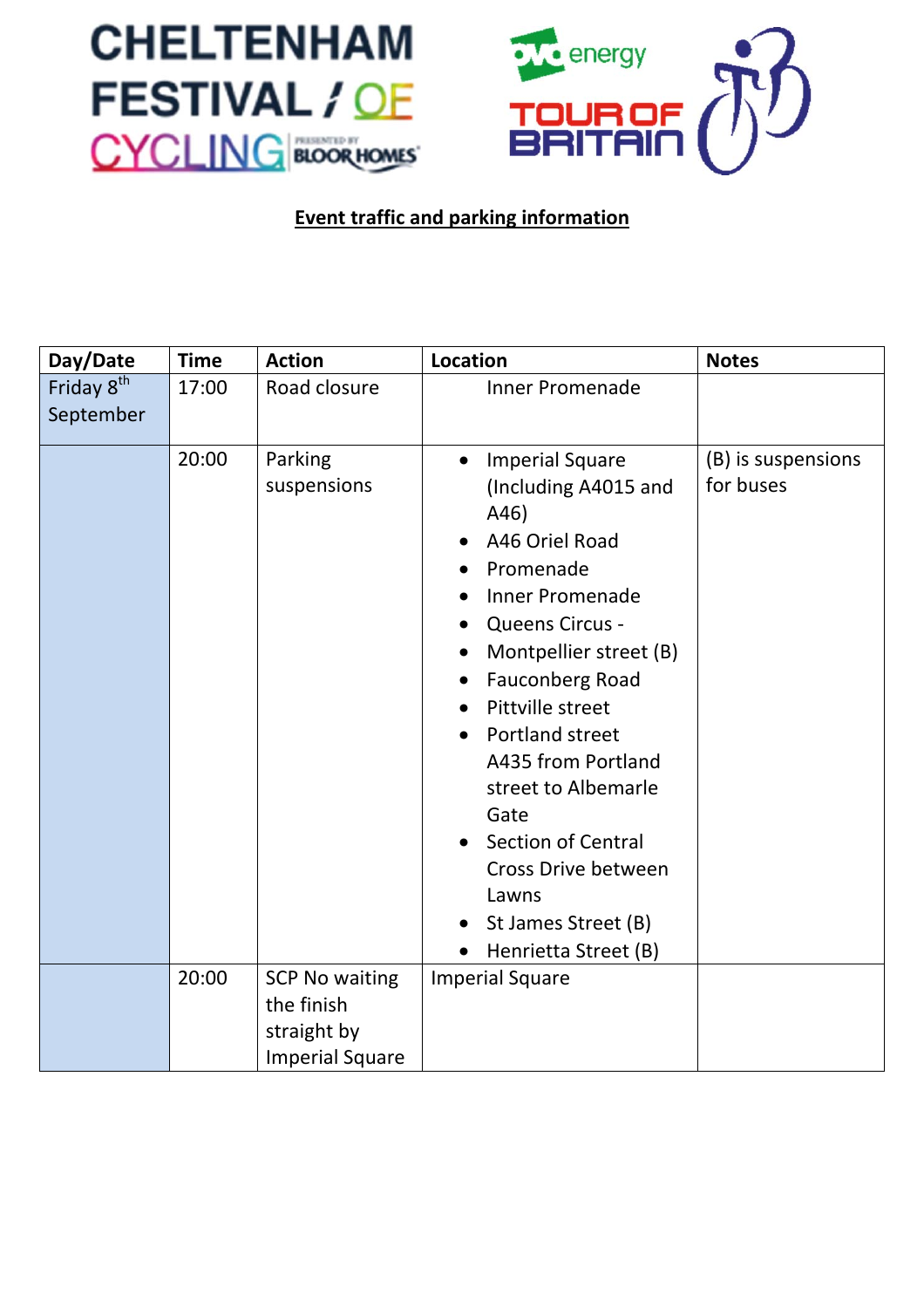| Saturday<br>9 <sup>th</sup> | 04:00 | Bus stops and<br>taxi ranks      | Promenade                        |                                      |
|-----------------------------|-------|----------------------------------|----------------------------------|--------------------------------------|
| September                   |       | suspended                        | <b>Pittville Street</b>          |                                      |
|                             | 04:01 | Open temporary                   | Royal Well Road (Back of         |                                      |
|                             |       | taxi rank                        | <b>Municipal Offices)</b>        |                                      |
|                             | 04:45 | <b>Road Closure</b>              | Junct Imperial Square/           |                                      |
|                             |       |                                  | <b>Trafalgar Street</b>          |                                      |
|                             | 04:50 | <b>Road Closure</b>              | A4105 at Montpellier spa         | Traffic will be                      |
|                             |       |                                  | road                             | allowed out of                       |
|                             |       |                                  |                                  | <b>Montpellier Spa</b>               |
|                             |       |                                  |                                  | Road                                 |
|                             | 04:50 | <b>Road Closure</b>              | A46 Oriel Road at junction       |                                      |
|                             |       |                                  | with Imperial Square             |                                      |
|                             | 04:55 | <b>Road Closure</b>              | Jct Queens Circus /              | <b>Traffic will</b>                  |
|                             |       |                                  | Montpellier street               | continue to flow                     |
|                             |       |                                  |                                  | down Montpellier                     |
|                             |       |                                  |                                  | street                               |
|                             | 05:00 | Road Closure/<br>Reverse flow of | Imperial Lane/Promenade          | Residents to exit<br>via Rodney Road |
|                             |       | one way road                     |                                  |                                      |
|                             | 05:10 | <b>Road Closure</b>              | <b>Jct Royal Well/Crescent</b>   | Allows access for                    |
|                             |       |                                  | terrace to promenade             | market stalls and                    |
|                             |       |                                  |                                  | concessions to                       |
|                             |       |                                  |                                  | setup                                |
|                             | 07:00 | <b>Road Closure</b>              | Albion Street - Pittville street | This will stop                       |
|                             |       |                                  |                                  | traffic flowing into                 |
|                             |       |                                  |                                  | the high street                      |
|                             | 10:45 | <b>Road Closure</b>              | A435 from Albemarle Gate         |                                      |
|                             |       |                                  | to Clarence Road                 |                                      |
|                             | 13:00 | 3km Timing sign                  | Race course                      |                                      |
|                             |       | erection                         |                                  |                                      |
|                             | 13:30 | Team coaches<br>arrive           | Imperial square                  |                                      |
|                             | 14:00 | 1km marker<br>inflated           | <b>Clarence Road</b>             |                                      |